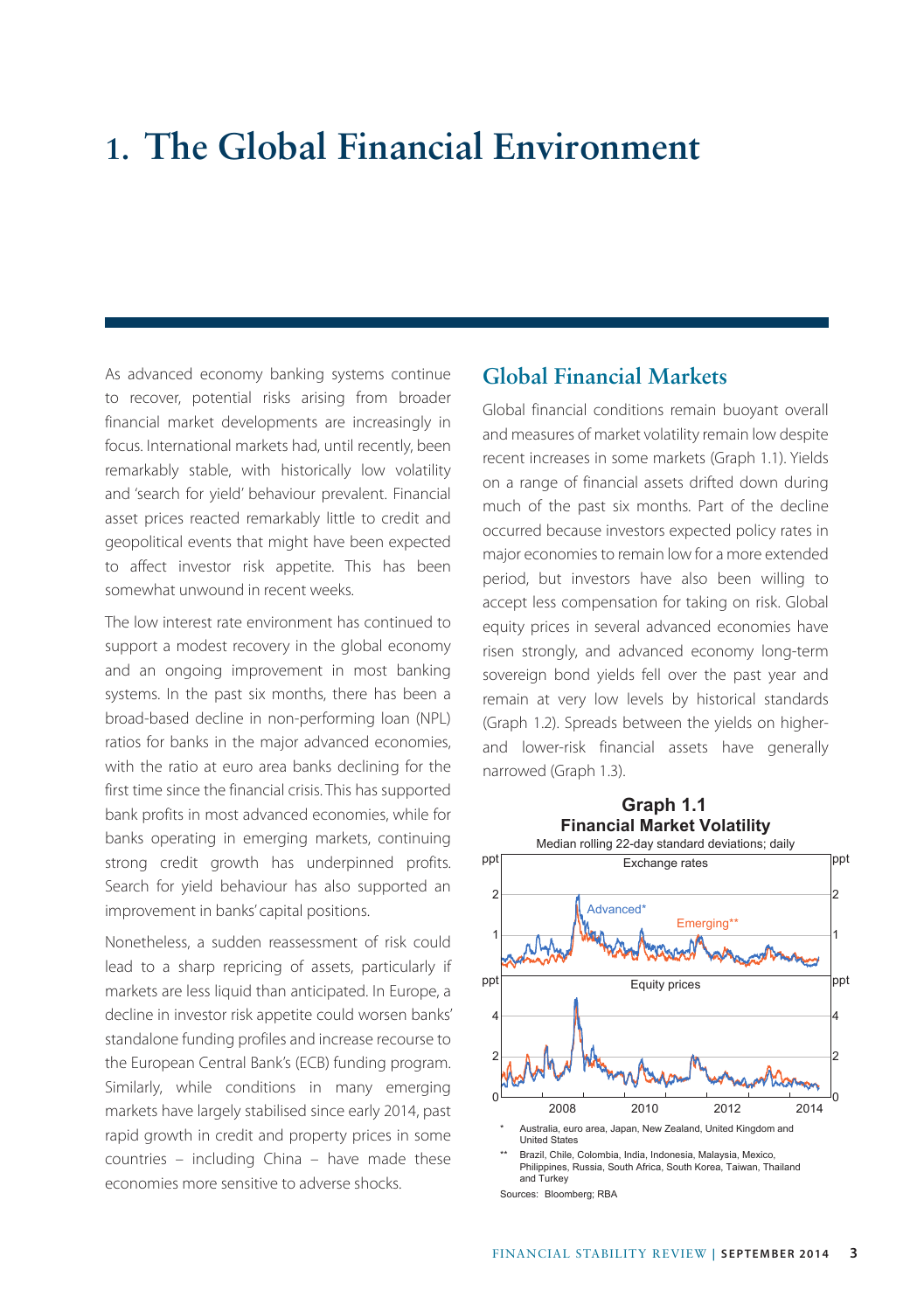



Sources: Bank of America Merrill Lynch; Bloomberg; Thomson Reuters

In an environment of elevated risk appetite, strong issuance of lower-rated debt was met with robust investor demand. Stressed-economy European sovereigns, such as Cyprus and Portugal, successfully returned to funding markets at favourable pricing relative to the recent past, often with oversubscribed issuance. Favourable financial conditions also extended to stressed-economy banks. For example, beginning in March, Greek banks returned to capital markets, with oversubscribed bond issues at comparably low yield spreads.

Similarly, issuance of both investment grade and non-investment grade corporate bonds have remained robust across the advanced economies (Graph 1.4). In the United States, issuance of 'covenant-lite' loans has increased, pointing to some relaxation in underwriting standards, and there has been rising investor demand for complex products such as collateralised loan obligations. Large global banks have also managed to issue hybrid securities (also known as contingent convertible bonds, or CoCos) that count towards the new Basel III capital requirements, although the risks associated with these relatively new securities are uncertain and difficult to price (see 'Box A: Recent Trends in the Issuance of Basel III Compliant Contingent Capital Instruments').

To an extent, increased risk taking is an intended consequence of accommodative monetary policy. Financial conditions have supported an improvement in economic activity in a number of advanced economies over the past year. Ongoing policy support has also allayed investor concerns about the probability of damaging tail-risk events. Important in this regard has been the ECB's long-term refinancing operations (LTROs), which were recently extended as 'targeted' LTROs.



Source: Dealogic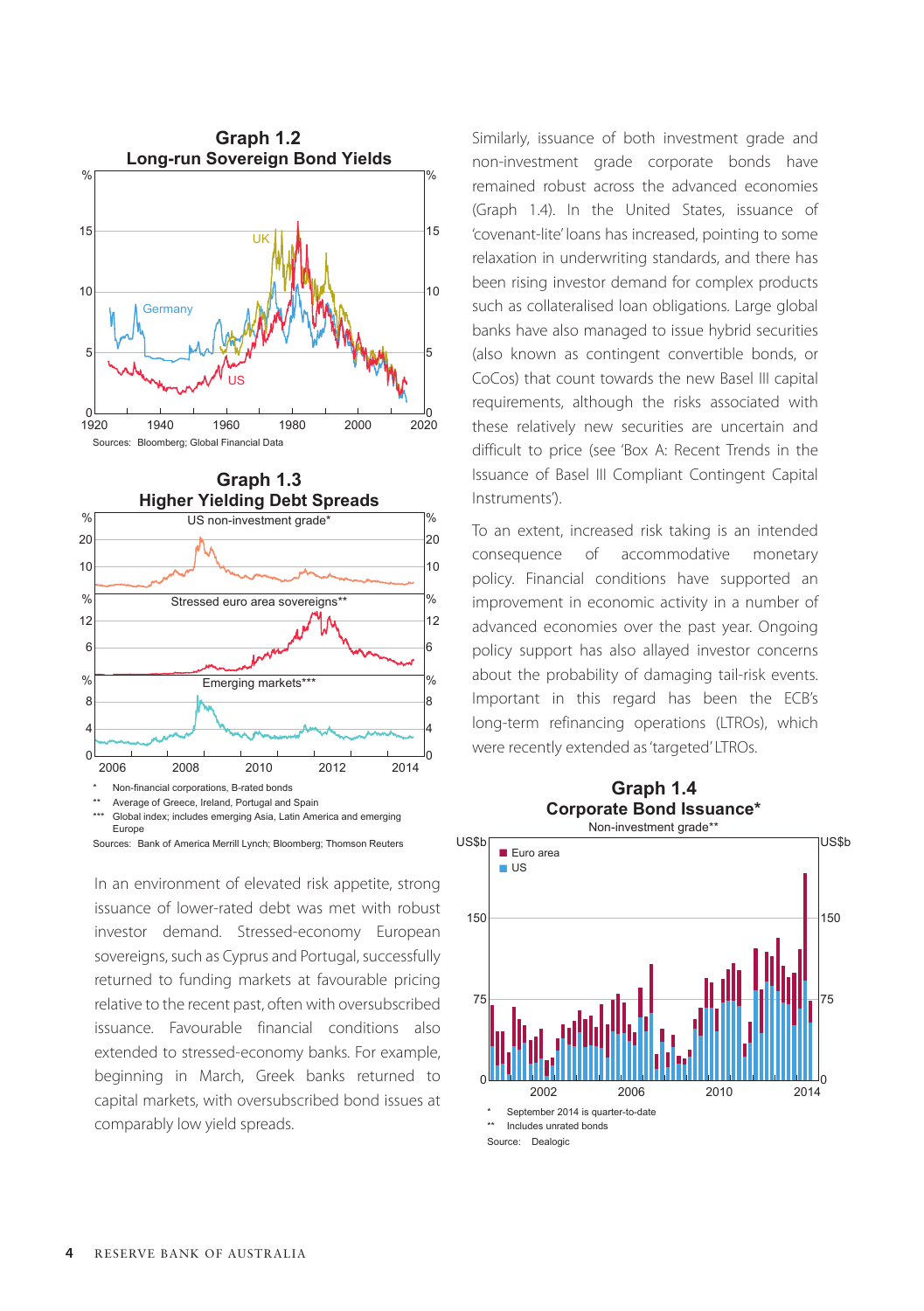Nonetheless, the buoyant financial environment also raises concerns that investors may not be adequately taking risks into account. A key consideration for policymakers is the extent to which the favourable pricing on riskier assets is justified by fundamental developments, and how resilient markets would be to changing circumstances. The concern is that a sudden reassessment of risk could lead to a sharp and damaging repricing of assets that undermines economic activity and aggravates debt burdens among sovereigns, households and businesses in a number of countries. Potential triggers for an adjustment in asset prices include revised expectations for monetary policy in advanced economies, adverse credit events, or geopolitical events, such as the tensions in Ukraine or Iraq. That said, recent events of this nature have so far had a limited impact on broader markets.

On interest rate risk, the extent of monetary accommodation in the global economy is unprecedented (Graph 1.5), so it is unclear how the process of an eventual unwinding of current monetary settings will play out. Events in mid 2013, when financial markets reacted strongly to changed expectations for the stance of monetary policy, suggest that the adjustment could be pronounced. On that occasion bond yields moved higher globally, despite differences in expectations for monetary policy across countries. There was a marked



#### **Graph 1.5 Market Implied Policy Rate Expectations**

investor retreat from riskier assets, triggering sharp depreciations in the currencies of several emerging market economies that had been net recipients of portfolio inflows in the years prior. In many markets, these movements largely unwound when it became clear that an increase in the Federal Reserve's policy interest rate was not imminent and as central banks in other major advanced economies acted to loosen monetary policy.

A broader concern about the potential for a damaging repricing of financial assets in response to a shock is that some investors might be underestimating the difficulty of exiting a position. Reduced dealer inventories of bonds, and the rising importance of investment vehicles that may be vulnerable to redemption risk in times of stress, such as exchange traded funds, have also contributed to concerns.

Search for yield behaviour has, however, been supportive of financial conditions. The stability of euro area banks' funding profiles became more robust to market shocks as they decreased their reliance on central bank liquidity. Favourable euro area funding conditions have extended to stressedeconomy banks, supported by the ECB's LTRO funding.

There has also been progress with establishing arrangements for the Europe-wide banking union. The European Parliament passed banking union legislation in April that seeks to reduce the reliance of banks on public sector support in a crisis. The scheme, which begins in January 2015, establishes a common fund for resolving banks, requires the imposition of losses on shareholders and bondholders before resolution funds can be disbursed, and guarantees deposits (up to a cap of €100 000).

While European sovereign and banking risks have lessened, a decline in investor risk appetite could hamper recent improvements in euro area banks' capital and balance sheet positions. The recent failure of the third-largest Portuguese lender, Banco Espírito Santo (BES), has heightened focus on the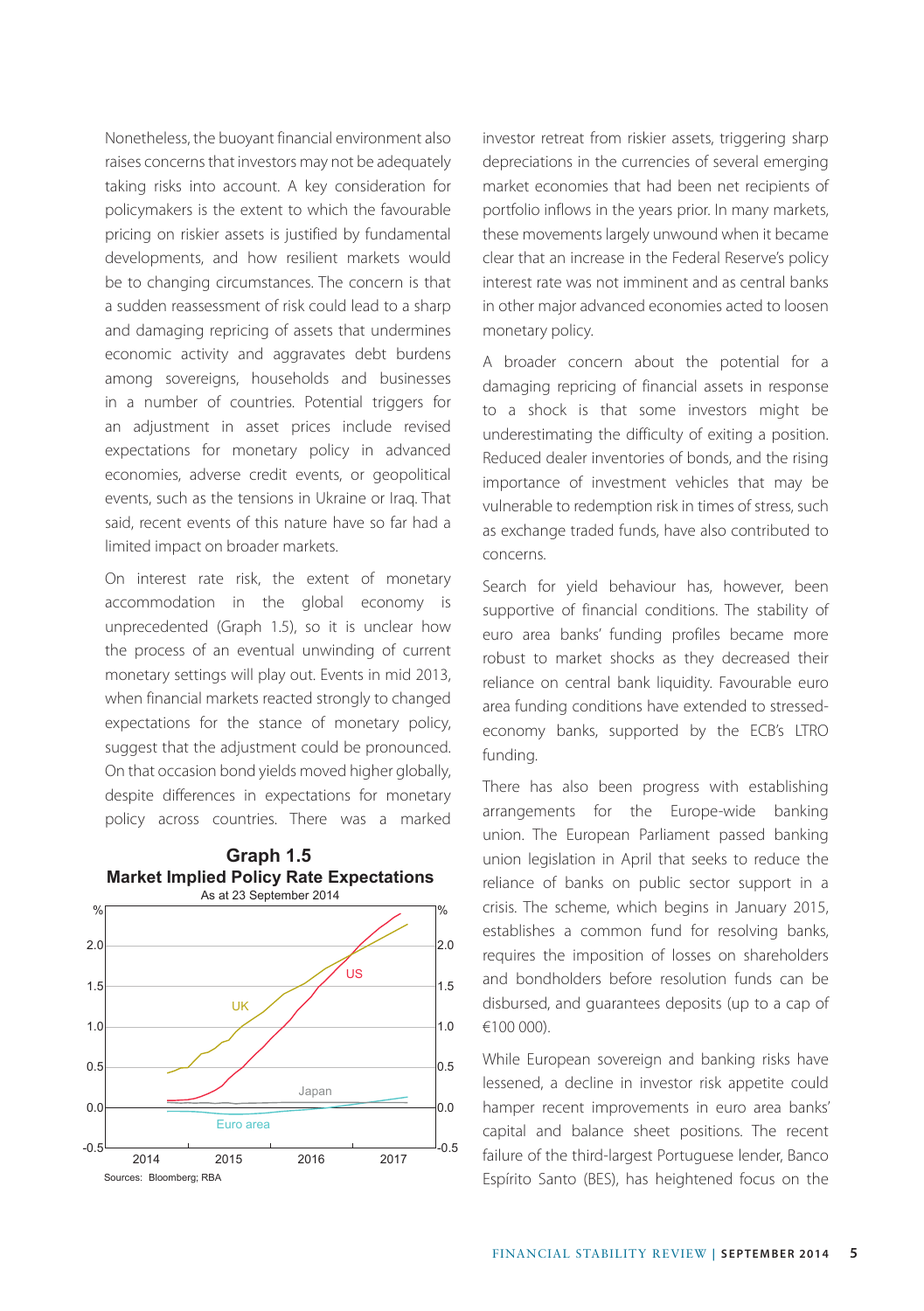ECB's Asset Quality Review (AQR) and stress test exercise, for which results are due in the second half of October. Many banks have pre-positioned themselves by increasing capital issuance and provisioning coverage.

Conditions in Asian financial markets have been comparably stable over recent months, following periods of investor retreat in both mid 2013 and early 2014. Sovereign and corporate bond spreads have generally been stable or narrowed over the past six months (Graph 1.6), in line with broader global search for yield behaviour as well as ongoing portfolio inflows. Equity prices have also increased strongly since the beginning of the year, with markets in India and Indonesia particularly buoyed following elections. Most exchange rates for emerging Asia have been relatively stable and Asian central banks have generally continued to increase their gross foreign currency reserves.

Nonetheless, financial system vulnerabilities in emerging Asia remain. Very low interest rates in the advanced economies and brighter growth prospects in emerging markets post-crisis have been supportive of rapid credit growth in many Asian economies in recent years, potentially increasing their vulnerability to adverse shocks (Graph 1.7). In China, around half of all new credit has originated outside the prudentially regulated sector. Concerns about asset quality have been rising in China, amid the slower pace of economic growth and a more recent softening of conditions in the residential property market.

In addition to growth in bank-intermediated credit, non-financial corporate bond issuance has picked up in many economies in emerging Asia, some of which has been denominated in foreign currencies. This may be of particular concern if exchange rates depreciate further in response to revised expectations for monetary policy in advanced economies. An associated vulnerability is that liquidity in the secondary market for bonds in some emerging economies is relatively low, with subdued trading volumes despite strong issuance. Low





liquidity in secondary markets could amplify asset price dynamics under stress.

## **Banking Systems in Advanced Economies**

### **Bank profitability and capital**

Profitability in the major banking systems has remained mixed over the past six months (Graph 1.8). Drivers of weakness have varied. In the United States and Japan, net interest margins have narrowed further. Loan-loss provisions continue to be high for the large euro area banks, but are now around pre-crisis levels for the large US and UK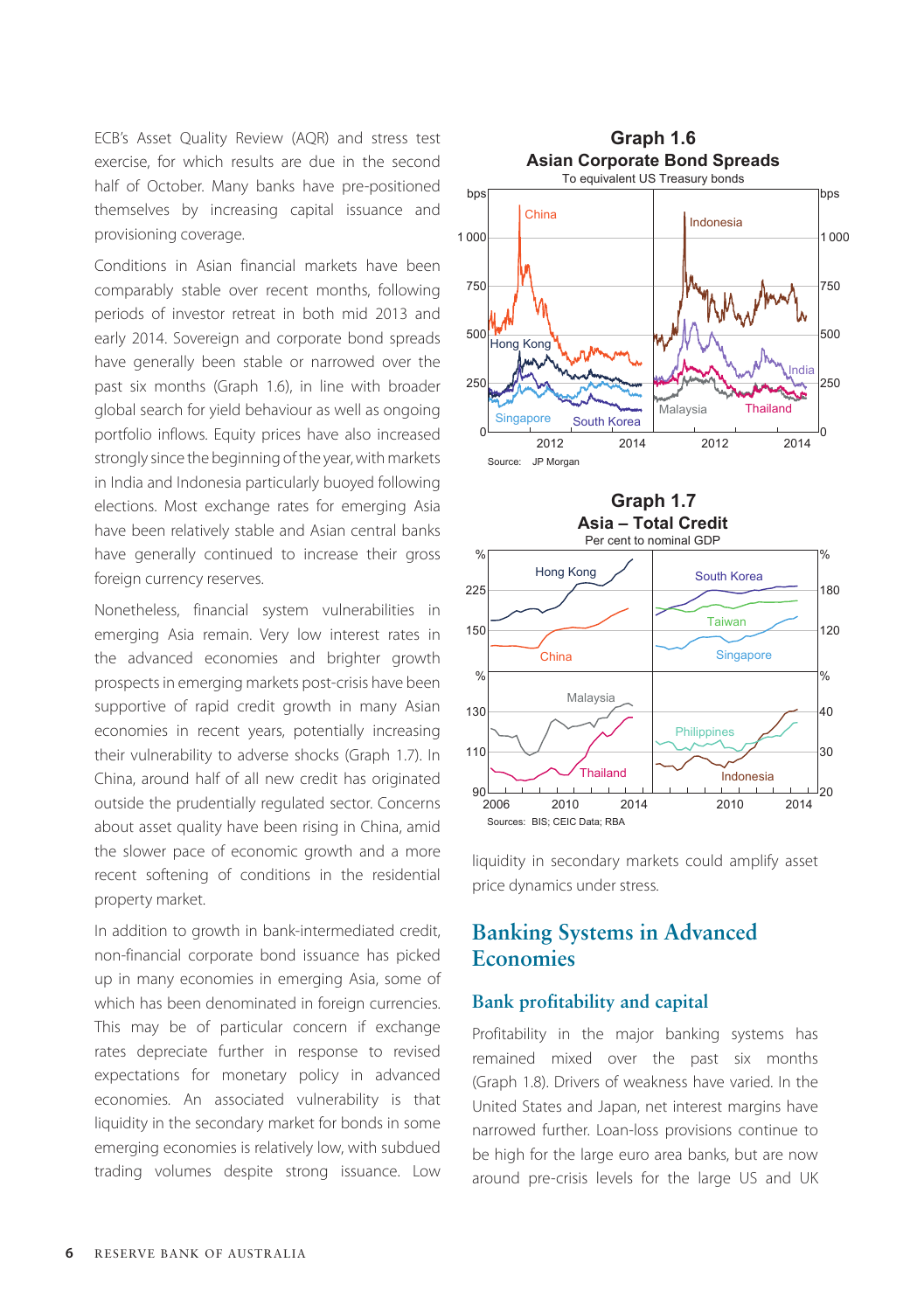

banks (Graph 1.9). Legal expenses, arising from past dubious practices and increased regulatory scrutiny, are detracting noticeably from profits for some banks in the United States and in Europe. Uncertainty remains over banks' ongoing exposure to litigation, with additional provisioning expected to weigh on future profits.

On average, large banks in advanced economies increased their Common Equity Tier 1 (CET1) capital ratios over the past six months, with all the global systemically important banks (G-SIBs) reporting CET1 holdings in excess of their fully phased-in Basel III regulatory minima including G-SIB surcharges (Graph 1.10). The large continental European banks improved their capital ratios mainly through issuance. In contrast, banks in the United States did so primarily through retained earnings. The increase in the United States also partly reflected responses to increased regulatory scrutiny of planned capital distributions (such as dividends), through the annual stress test and capital review. Preparations for the introduction of the supplementary US leverage ratio requirement, which is higher than the Basel III requirement, also contributed.



and one-off legal expenses; US data include only one-off legal expenses since 2008

Sources: Bloomberg; RBA; SNL Financial

## **Graph 1.10 Mid 2013** End 2013 Mid 2014 US Euro area Other Europe\* 0 US Euro area Other UK Japan\*\* 5 10 % 0 5 10 % **Advanced Economy G-SIBs' CET1 Ratios** Fully phased in Basel III; asset-weighted average

Includes Credit Suisse, Nordea and UBS Japanese banks' CET1 ratios are based on transitional Basel III requirements

Sources: Bloomberg; RBA; SNL Financial

#### **Asset performance**

For the first time since before the global financial crisis, in the first half of 2014, all major advanced economy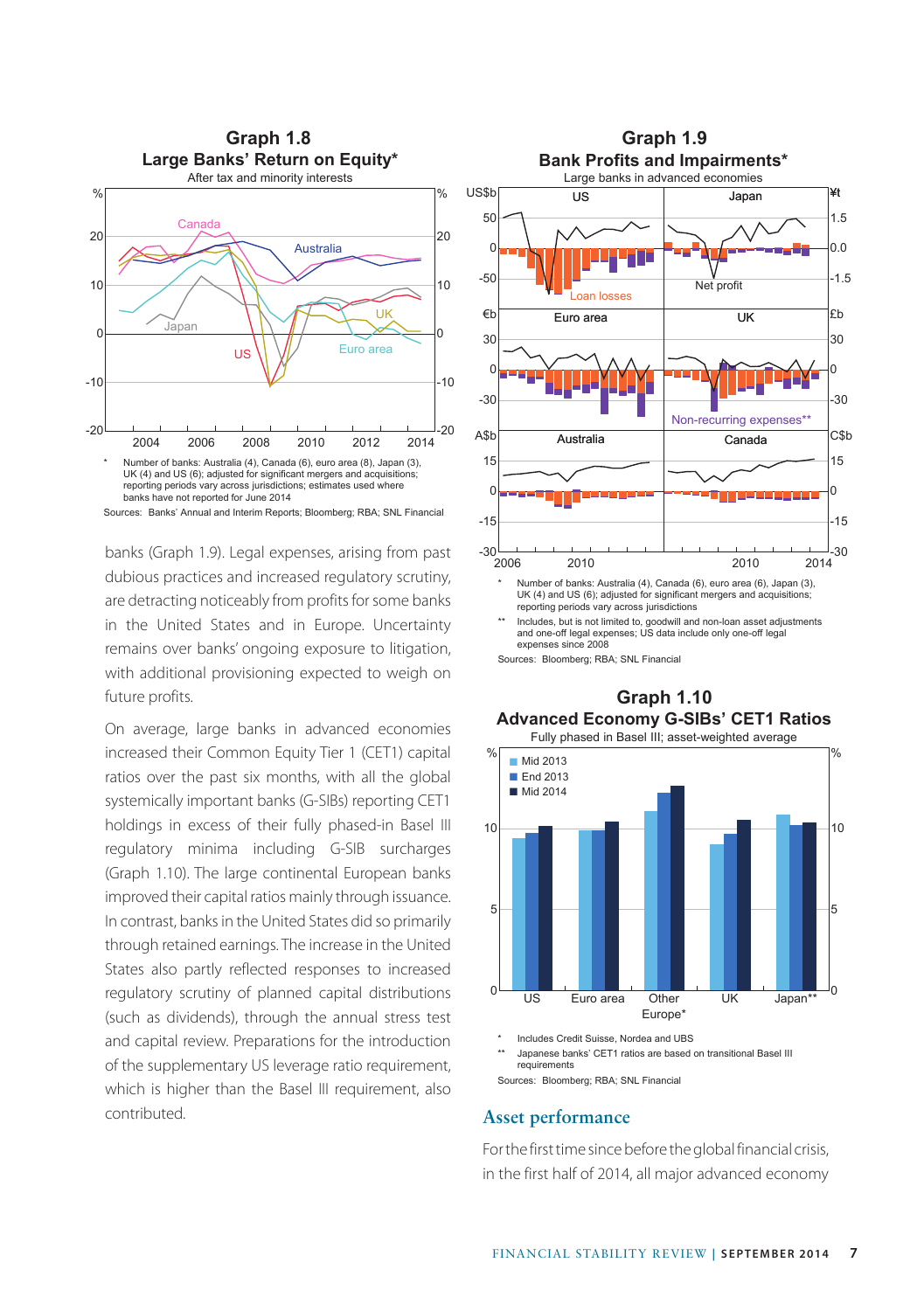banking systems have shown signs of improvement in asset quality (Graph 1.11). In the euro area, the aggregate NPL ratio fell modestly, though it remains elevated. In particular, NPL ratios fell for many stressed-economy banks, including those in Ireland, Italy and Spain, while in the rest of the euro area NPL ratios have been stable for several years. A number of euro area banks increased provisions in late 2013, especially for loans they had been forbearing on, to strengthen their balance sheets ahead of the AQR, which is based on banks' balance sheets at the end of 2013. For other euro area banks, loan-loss provisions have fallen to pre-crisis levels. In the United States, asset quality improvements have been driven by continued declines in non-performance rates for residential and commercial real estate loans.



**Graph 1.11**

of banks: Australia (4), Canada (6), euro area (41), Japan (5), UK (4) and US (18) Sources: APRA; Banks' Annual and Interim Reports; Bloomberg; FSA; RBA;

**SNL Financia** 

## **Bank funding conditions**

Funding conditions have remained favourable for large banks in major advanced economies as wholesale borrowing costs continued to fall and spreads on bank bonds continued to narrow (Graph 1.12). Spreads on short-term interbank loans remain close to their lowest levels since 2007. Bond issuance by US and euro area banks has picked up,



though increases in banks' total assets over the first half of 2014 were largely funded by an increase in the stock of deposits. In Europe, there has been strong issuance of Basel III compliant Additional Tier 1 capital instruments, reflecting the introduction of European regulations and increased demand from investors.

Within the euro area, large stressed-economy banks reported lower interbank borrowing costs at longer maturities. Along with favourable wholesale funding conditions, this has helped banks reduce their reliance on the ECB's LTROs.

#### **Credit conditions**

Consistent with the ongoing recovery in economic conditions and banks' balance sheets, credit conditions in the major advanced economies seem to have improved. In the June quarter 2014, bank lending standards are reported to have simultaneously eased in both the United States and in Europe, and for all types of loans, for the first time since 2007 (Graph 1.13).

Bank lending is now growing in the United States and the United Kingdom, after prolonged periods of weakness. The pace of decline in the euro area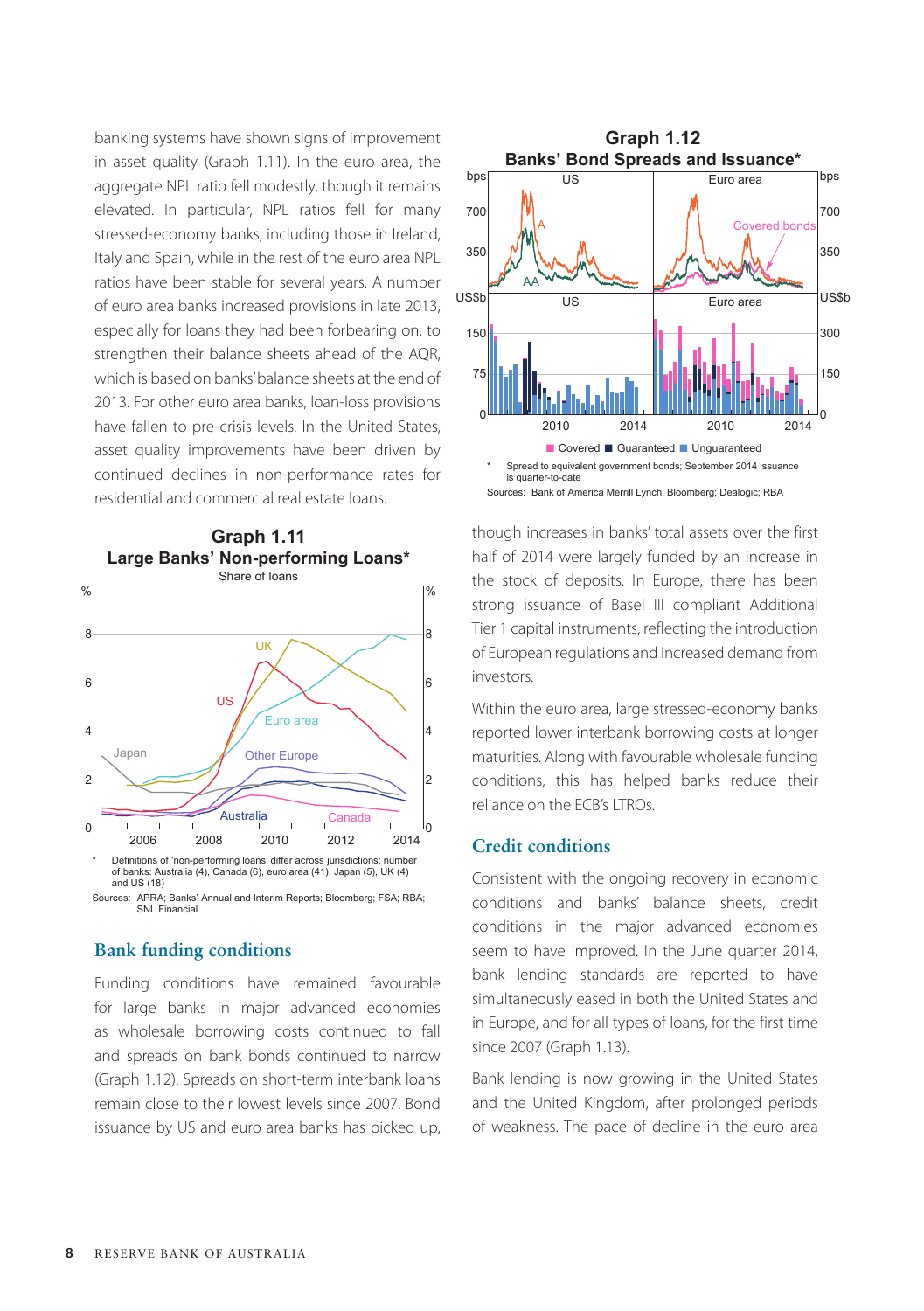

has moderated, though subdued lending to small and medium enterprises remains a concern for policymakers. Authorities have expressed concern about housing price and credit dynamics in several advanced economies, including the United Kingdom and Canada. While housing credit growth has not been unusually strong in these economies, housing leverage has remained elevated, so households could be vulnerable to an unexpected increase in mortgage rates or a fall in housing prices.

The recent period of bank deleveraging, in conjunction with the current search for yield environment, has seen a trend towards disintermediation in many advanced economies. With corporate bond yields remaining low, private non-financial corporations' use of non-intermediated debt funding has grown more quickly than intermediated debt for many advanced economies in recent years (Graph 1.14).



## **New Zealand**

Developments in New Zealand remain an important focus given the large Australian banks' operations there. The Reserve Bank of New Zealand (RBNZ) has been concerned about high household indebtedness and banks' exposures to the housing market in an environment of rising housing prices. In response, in 2013 the RBNZ placed temporary limits on high loan-to-valuation ratio (LVR) lending and increased banks' capital and liquidity requirements; the government also moved to expedite building approvals to address supply shortages. Banks have adhered to the RBNZ's limit on high-LVR lending, with the share of new housing lending with a LVR over 80 per cent falling to below 10 per cent from over 30 per cent (Graph 1.15). Over the past six months, the RBNZ has also increased the overnight cash rate by one percentage point. Annual housing price growth has eased in some cities but remains strong overall. While the RBNZ had planned to unwind the high-LVR limits at the end of 2014, it has noted that a recent increase in housing demand from increased net migration may delay this. (For further discussion on Australian banks' exposure to New Zealand, see 'The Australian Financial System' chapter.)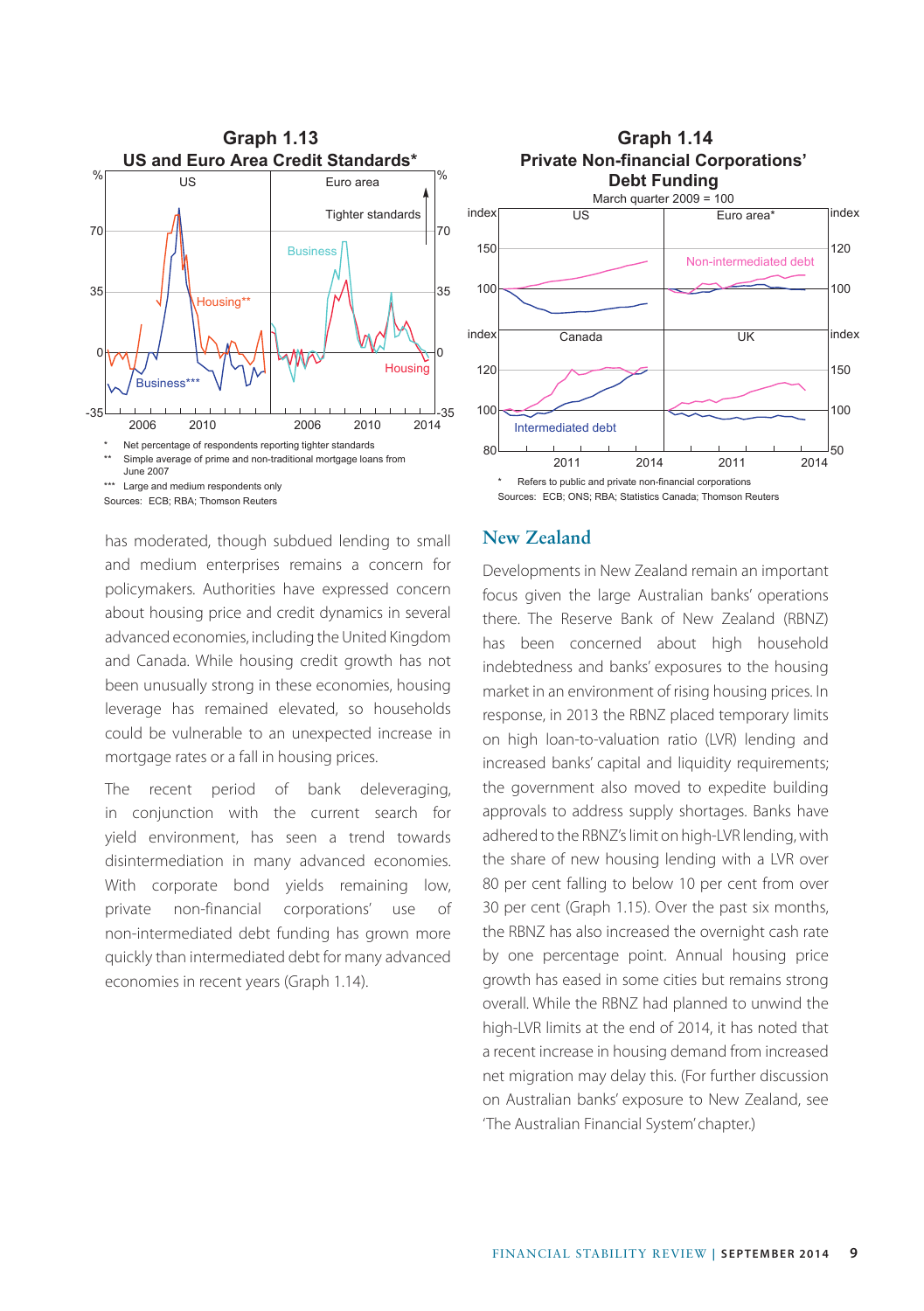

## Sources: RBNZ; REINZ

# **Banking Systems in Emerging East Asia**

## **China**

Chinese banks remain highly profitable, and continue to report high capital ratios and low NPL ratios. Nonetheless, risks posed by the ongoing build-up of debt could be rising given the slower pace of economic growth compared to a few years ago. Part of this build-up in debt has been in the non-prudentially regulated 'shadow banking' sector, due, in part, to limits placed on bank lending and deposit interest rates (Graph 1.16). Borrowers in certain sectors, such as property developers and local governments, are restricted from accessing bank loans, so they access non-bank finance instead. Much of this lending is funded in ways that create off-balance sheet exposures for the banking system. For example, banks sell wealth management products on behalf of trust companies, which then invest in a variety of assets, including loans to developers and local governments. Often these channels involve the risks of long-term lending funded by short-term borrowing and high leverage, yet their regulatory supervision and internal risk assessment tend to be weaker than for the formal banking sector.



Concerns about asset quality in China have been heightened by softening conditions in the residential property market. After rising strongly in recent years, property prices and sales volumes have declined in recent months amid reports of excess supply in some cities (Graph 1.17). This has prompted several local governments to review policies that had been aimed at restricting property activity.

Weakness in the property market could also have implications for the performance of Chinese banks' loans to property developers and local governments, many of which generate a significant portion of their revenue from land sales. Though lending to these sectors accounts for a relatively small share of banks' on-balance sheet lending, banks could also be exposed through shadow banking activities. More broadly, land is an important source of collateral for financing in China and housing is an important store of wealth. While China has been able to manage a small number of defaults in trust funds and corporate bonds, a more widespread series of private-sector defaults – potentially associated with a sharp correction in property prices – could be more damaging.

The focus on risks to China partly reflect China's large contribution to global growth. Foreign banking systems' exposures to China are generally small compared to their total assets, although they are